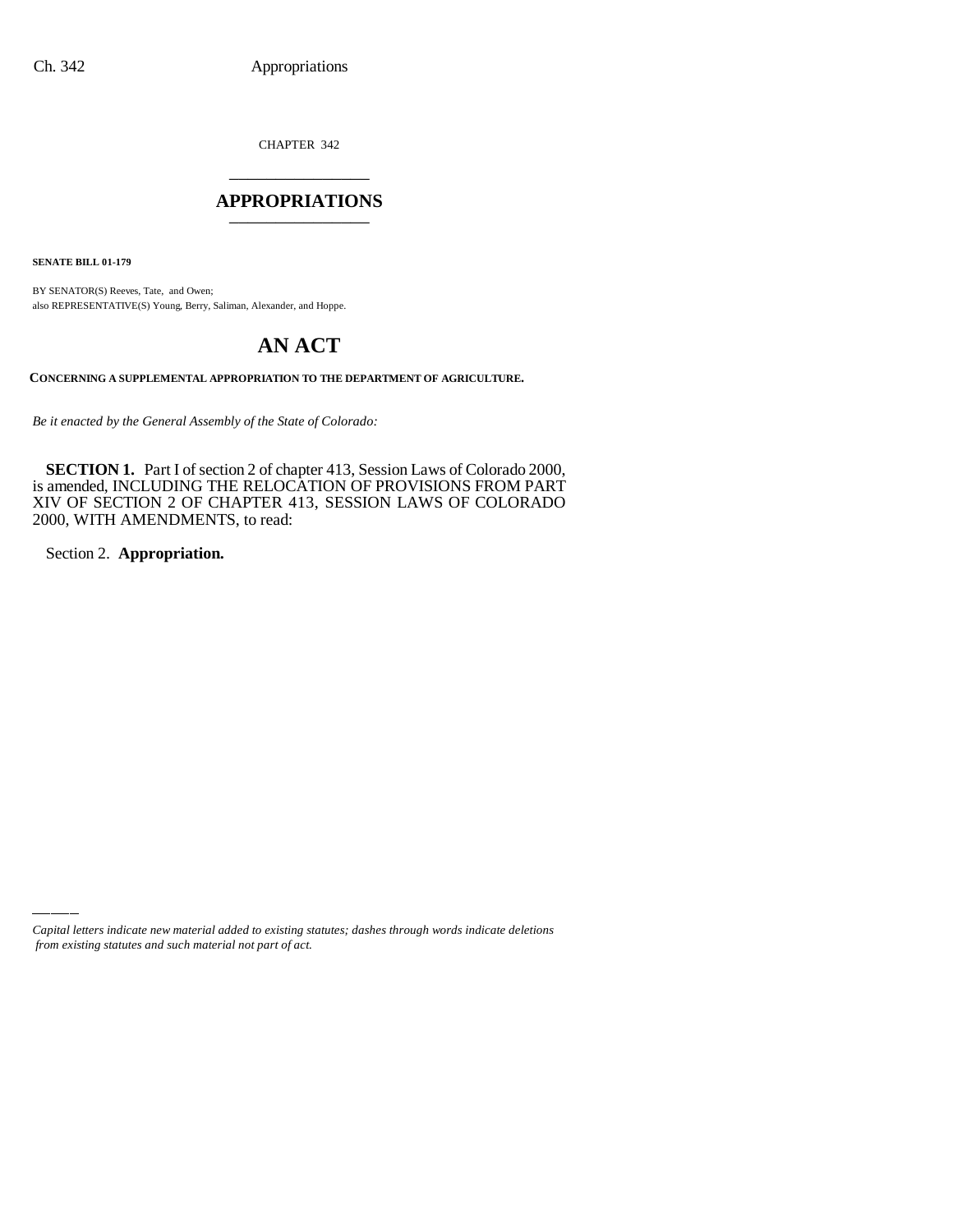|                                                                    |                           |              |                               |                                                | APPROPRIATION FROM          |                                              |                                |
|--------------------------------------------------------------------|---------------------------|--------------|-------------------------------|------------------------------------------------|-----------------------------|----------------------------------------------|--------------------------------|
|                                                                    | ITEM &<br><b>SUBTOTAL</b> | <b>TOTAL</b> | <b>GENERAL</b><br><b>FUND</b> | <b>GENERAL</b><br><b>FUND</b><br><b>EXEMPT</b> | <b>CASH</b><br><b>FUNDS</b> | <b>CASH</b><br><b>FUNDS</b><br><b>EXEMPT</b> | <b>FEDERAL</b><br><b>FUNDS</b> |
|                                                                    | \$<br>\$                  |              | \$                            | \$                                             | \$                          | \$                                           | \$                             |
|                                                                    |                           |              | <b>PART I</b>                 |                                                |                             |                                              |                                |
|                                                                    |                           |              | DEPARTMENT OF AGRICULTURE     |                                                |                             |                                              |                                |
| (1) COMMISSIONER'S OFFICE AND ADMINISTRATIVE SERVICES <sup>1</sup> |                           |              |                               |                                                |                             |                                              |                                |
| <b>Personal Services</b>                                           | 1,466,609                 |              | 1,043,709                     |                                                | $34,155^a$                  | $388,411(T)$ <sup>b</sup>                    | 334                            |
|                                                                    | $(22.7$ FTE)              |              |                               |                                                |                             |                                              |                                |
| Licensing/Registration                                             |                           |              |                               |                                                |                             |                                              |                                |
| <b>System Integration</b>                                          | 378,000                   |              | 62,540                        |                                                | 173,880 <sup>a</sup>        | $141,580^{\circ}$                            |                                |
| Health, Life, and Dental                                           | 536,000                   |              | 236,123                       |                                                | 293,222 <sup>a</sup>        |                                              | 6,655                          |
| Short-term Disability                                              | 4,484                     |              | 2,287                         |                                                | $2,152^a$                   |                                              | 45                             |
| Salary Survey and Senior                                           |                           |              |                               |                                                |                             |                                              |                                |
| <b>Executive Service</b>                                           | 394,140                   |              | 220,712                       |                                                | 166,028 <sup>a</sup>        |                                              | 7,400                          |
| Anniversary Increases                                              | 135,027                   |              | 58,802                        |                                                | 72,397 <sup>a</sup>         |                                              | 3,828                          |
| Workers' Compensation                                              | 87,241                    |              | 45,802                        |                                                | $40,567$ <sup>a</sup>       |                                              | 872                            |
| <b>Operating Expenses</b>                                          | 112,993                   |              | 103,192                       |                                                | $9,801^a$                   |                                              |                                |
|                                                                    | 114,343                   |              | 104,542                       |                                                |                             |                                              |                                |
| Legal Services for 3,200                                           |                           |              |                               |                                                |                             |                                              |                                |
| hours                                                              | 178,592                   |              | 51,467                        |                                                | $117, 155^{\circ}$          |                                              | 9,970                          |
| Purchase of Services from                                          |                           |              |                               |                                                |                             |                                              |                                |
| <b>Computer Center</b>                                             | 2,306                     |              | 2,306                         |                                                |                             |                                              |                                |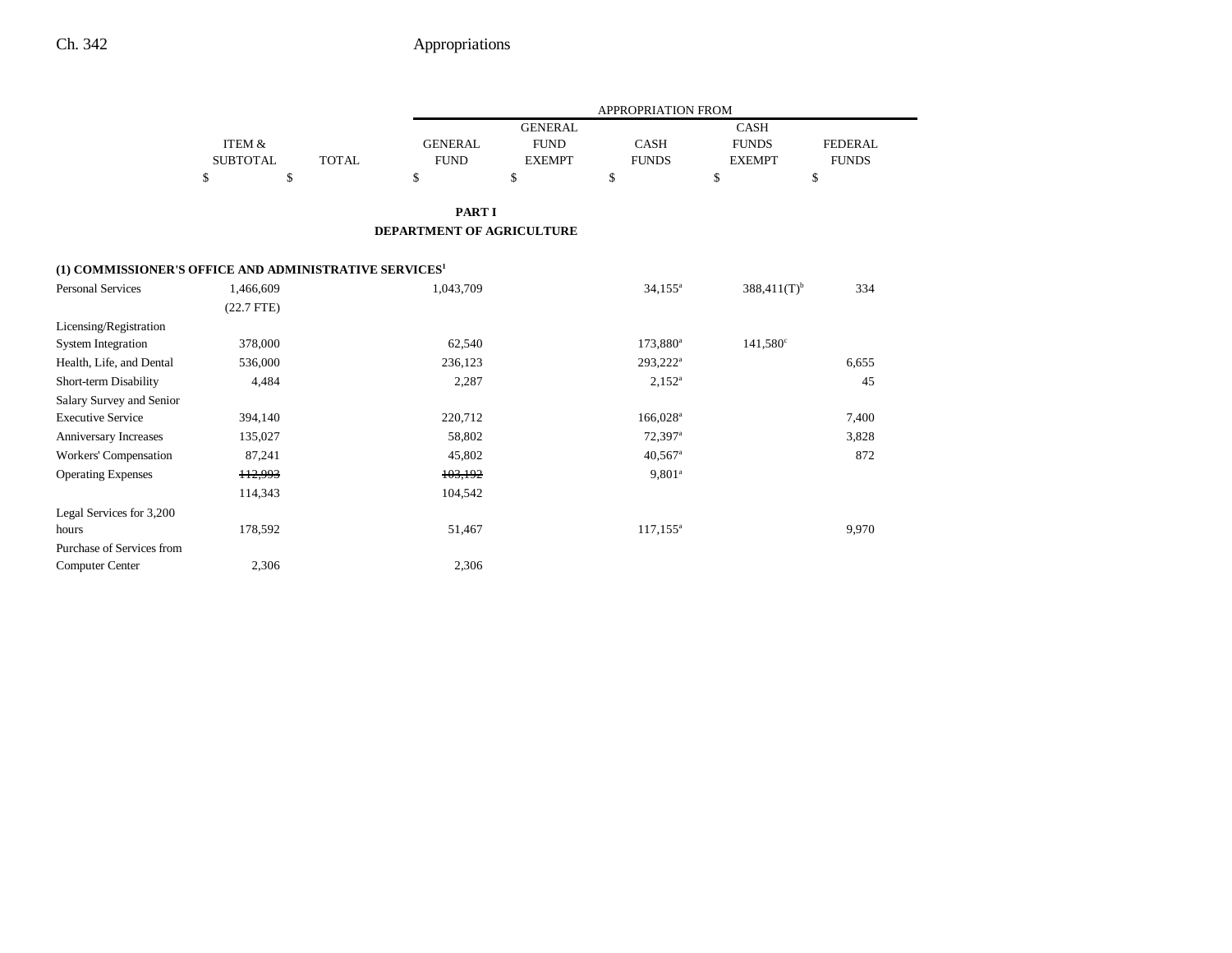| Payment to Risk                 |         |           |         |                       |                  |         |
|---------------------------------|---------|-----------|---------|-----------------------|------------------|---------|
| Management and Property         |         |           |         |                       |                  |         |
| Funds                           | 66,648  |           | 37,989  | $28,001^a$            |                  | 658     |
| <b>Vehicle Lease Payments</b>   | 242,424 |           | 161,363 | 74,061 <sup>a</sup>   |                  | 7,000   |
| <b>Information Technology</b>   |         |           |         |                       |                  |         |
| <b>Asset Maintenance</b>        | 156,188 |           | 69,113  | 74,767 <sup>a</sup>   | $12,308^{\circ}$ |         |
| <b>Leased Space</b>             | 92,656  |           | 39,447  | $53,209$ <sup>d</sup> |                  |         |
| Capitol Complex Leased          |         |           |         |                       |                  |         |
| Space                           | 119,098 |           | 89,321  | $29,777^a$            |                  |         |
| Lease Purchase for 700          |         |           |         |                       |                  |         |
| Kipling                         | 228,028 |           | 147,534 | 80,494 <sup>a</sup>   |                  |         |
| Utilities                       | 83,499  |           | 76,921  | $6,578$ <sup>a</sup>  |                  |         |
|                                 | 92,607  |           | 85,311  | $7,296^{\circ}$       |                  |         |
| <b>Agricultural Statistics</b>  | 80,000  |           | 65,000  | $15,000^{\circ}$      |                  |         |
| Grants                          | 220,906 |           |         |                       |                  | 220,906 |
| <b>Indirect Cost Assessment</b> | 15,021  |           |         |                       |                  | 15,021  |
|                                 |         | 4,599,860 |         |                       |                  |         |
|                                 |         | 4,610,318 |         |                       |                  |         |

<sup>a</sup> These amounts shall be from fees collected by cash funded agencies within the Department.

<sup>b</sup> This amount shall be from indirect cost recoveries.

c These amounts shall be from cash fund reserves.

<sup>d</sup> Of this amount, \$32,817 shall be from fees collected by the Brand Inspection Program, and \$20,392 shall be from fees collected by cash funded agencies within the Department.

e This amount shall be from the sale of statistics books.

#### **(2) AGRICULTURAL SERVICES DIVISION1, 2**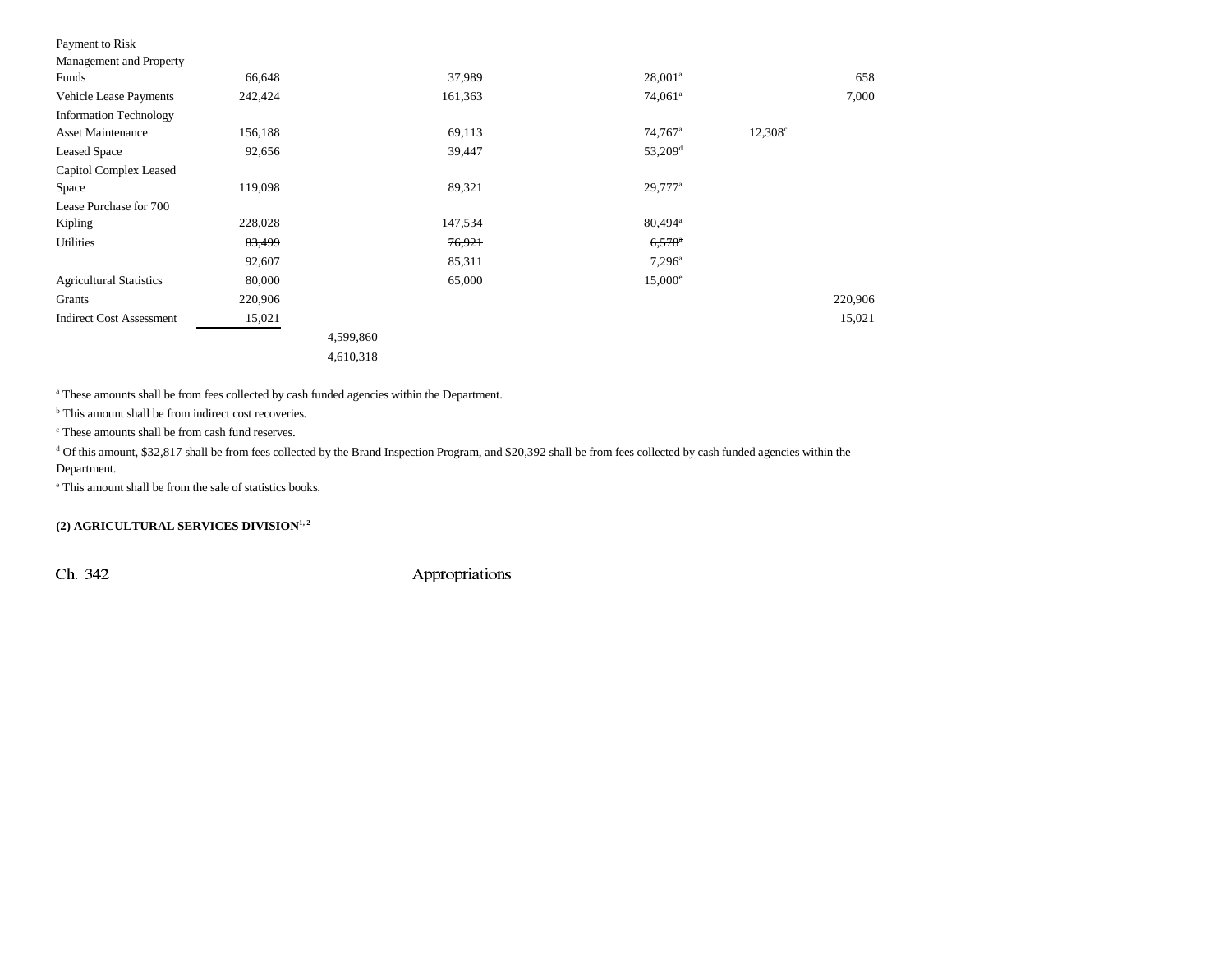|                                                       |                           |              |                               |                                                | <b>APPROPRIATION FROM</b>   |                                              |                                |
|-------------------------------------------------------|---------------------------|--------------|-------------------------------|------------------------------------------------|-----------------------------|----------------------------------------------|--------------------------------|
|                                                       | ITEM &<br><b>SUBTOTAL</b> | <b>TOTAL</b> | <b>GENERAL</b><br><b>FUND</b> | <b>GENERAL</b><br><b>FUND</b><br><b>EXEMPT</b> | <b>CASH</b><br><b>FUNDS</b> | <b>CASH</b><br><b>FUNDS</b><br><b>EXEMPT</b> | <b>FEDERAL</b><br><b>FUNDS</b> |
|                                                       | \$                        | \$           | \$                            | \$                                             | \$                          | \$                                           | \$                             |
| <b>Personal Services</b>                              | 8,875,200<br>8,870,023    |              | 5,115,865                     |                                                | 3,471,255 <sup>a</sup>      | 145,177<br>$140,000^{\rm b}$                 | 142,903                        |
|                                                       |                           |              | $(87.5$ FTE)                  |                                                | $(68.1$ FTE)                |                                              | $(3.0$ FTE)                    |
| <b>Operating Expenses</b>                             | 1,172,246                 |              | 436,638                       |                                                | 650,608 <sup>a</sup>        | 30,000 <sup>b</sup>                          | 55,000                         |
| <b>Measurement Standard</b>                           |                           |              |                               |                                                |                             |                                              |                                |
| Trucks                                                | 141,373                   |              | 141,373                       |                                                |                             |                                              |                                |
| Noxious Weed Management<br>Grant Program <sup>3</sup> | 290,000                   |              | 290,000                       |                                                |                             |                                              |                                |
| Diseased Livestock Fund                               | 25,000                    |              |                               |                                                |                             | $25,000^{\circ}$                             |                                |
| Cervidae Disease Revolving                            |                           |              |                               |                                                |                             |                                              |                                |
| Fund                                                  | 25,000                    |              |                               |                                                | $25,000$ <sup>d</sup>       |                                              |                                |
| <b>Indirect Cost Assessment</b>                       | 278,060                   |              |                               |                                                | 250,254 <sup>a</sup>        |                                              | 27,806                         |
|                                                       |                           | 10,806,879   |                               |                                                |                             |                                              |                                |
|                                                       |                           | 10,801,702   |                               |                                                |                             |                                              |                                |

a These amounts shall be from fees collected for services provided.

<sup>b</sup> These amounts shall be from cash fund reserves.

c This amount shall be payment for damages available from the Diseased Livestock Indemnity Fund, pursuant to Section 35-50-140.5(2), C.R.S.

<sup>d</sup> This amount shall be payment for damages available from the Cervidae Disease Revolving Fund, pursuant to Section 35-50-114.5(4), C.R.S.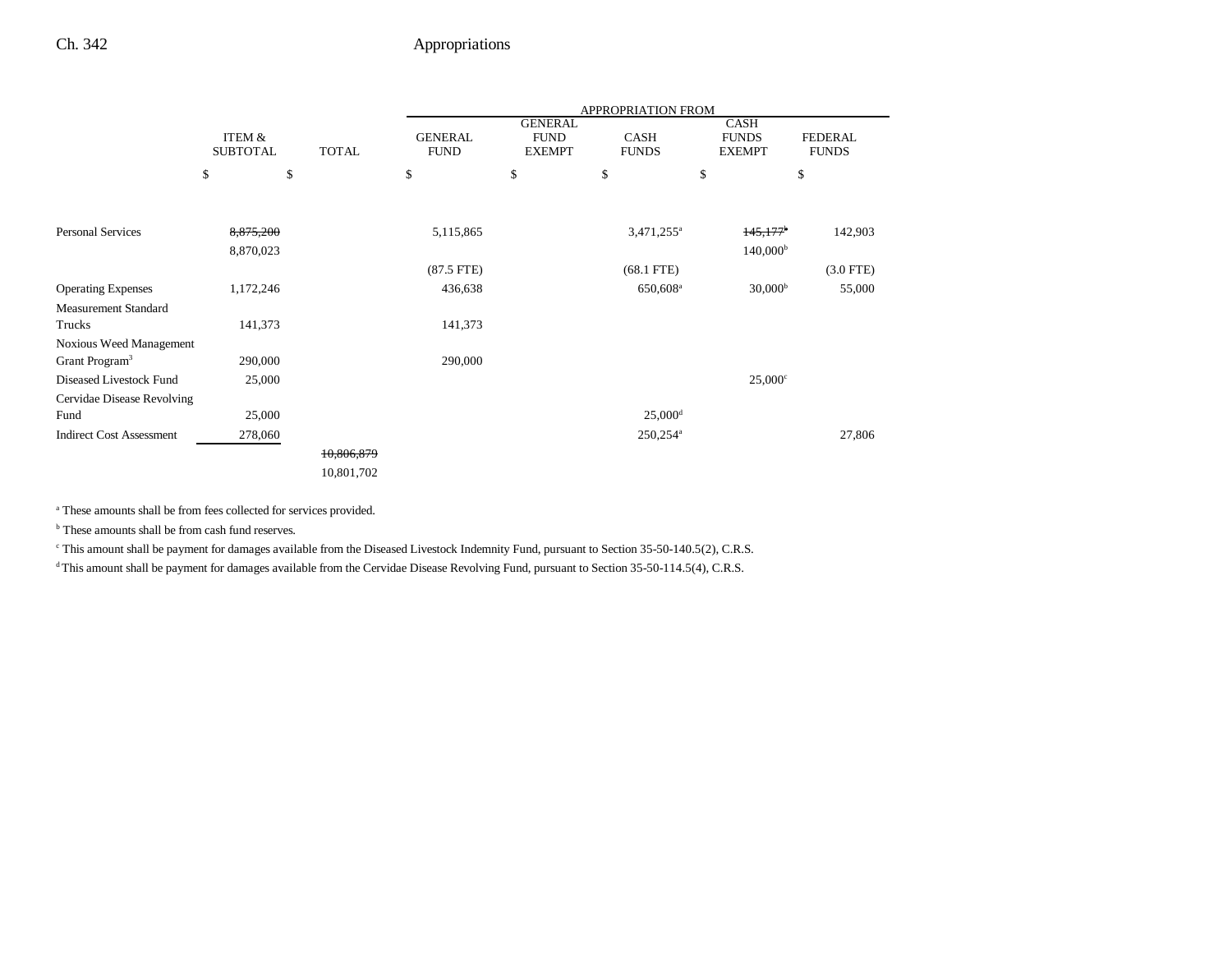|                              | (3) AGRICULTURAL MARKETS DIVISION <sup>1</sup> |         |                     |  |
|------------------------------|------------------------------------------------|---------|---------------------|--|
| <b>Personal Services</b>     | 609,066                                        |         |                     |  |
|                              | $(10.7$ FTE)                                   |         |                     |  |
| <b>Operating Expenses</b>    | 109,045                                        |         |                     |  |
| <b>Aquaculture Operating</b> |                                                |         |                     |  |
| Expenses                     | 25,000                                         |         |                     |  |
| Economic Development         |                                                |         |                     |  |
| Grants                       | 45,000                                         |         |                     |  |
|                              |                                                | 788,111 | 75,945 <sup>a</sup> |  |

<sup>a</sup> This amount shall be from aquaculture program fees and cash raised for economic development.

b Of this amount, \$667,166 represents a transfer from the Office of the Governor, Economic Development Programs, Agricultural Marketing, and \$45,000 represents a transfer from the Department of Local Affairs, Economic Development Commission. Any amounts included in state fiscal year spending are accounted for in the appropriations to the Office of the Governor and the Department of Local Affairs.

| $(4)$ BRAND BOARD <sup>1</sup>  |              |           |                          |
|---------------------------------|--------------|-----------|--------------------------|
| <b>Brand Inspection</b>         | 2,869,796    |           |                          |
|                                 | 2,914,929    |           |                          |
|                                 | $(64.7$ FTE) |           |                          |
| <b>Alternative Livestock</b>    | 30,403       |           |                          |
| <b>Indirect Cost Assessment</b> | 103,313      |           |                          |
|                                 |              | 3,003,512 | $3,003,512$ <sup>*</sup> |
|                                 |              | 3,048,645 | $3.048.645$ <sup>a</sup> |

a This amount shall be from fees for services.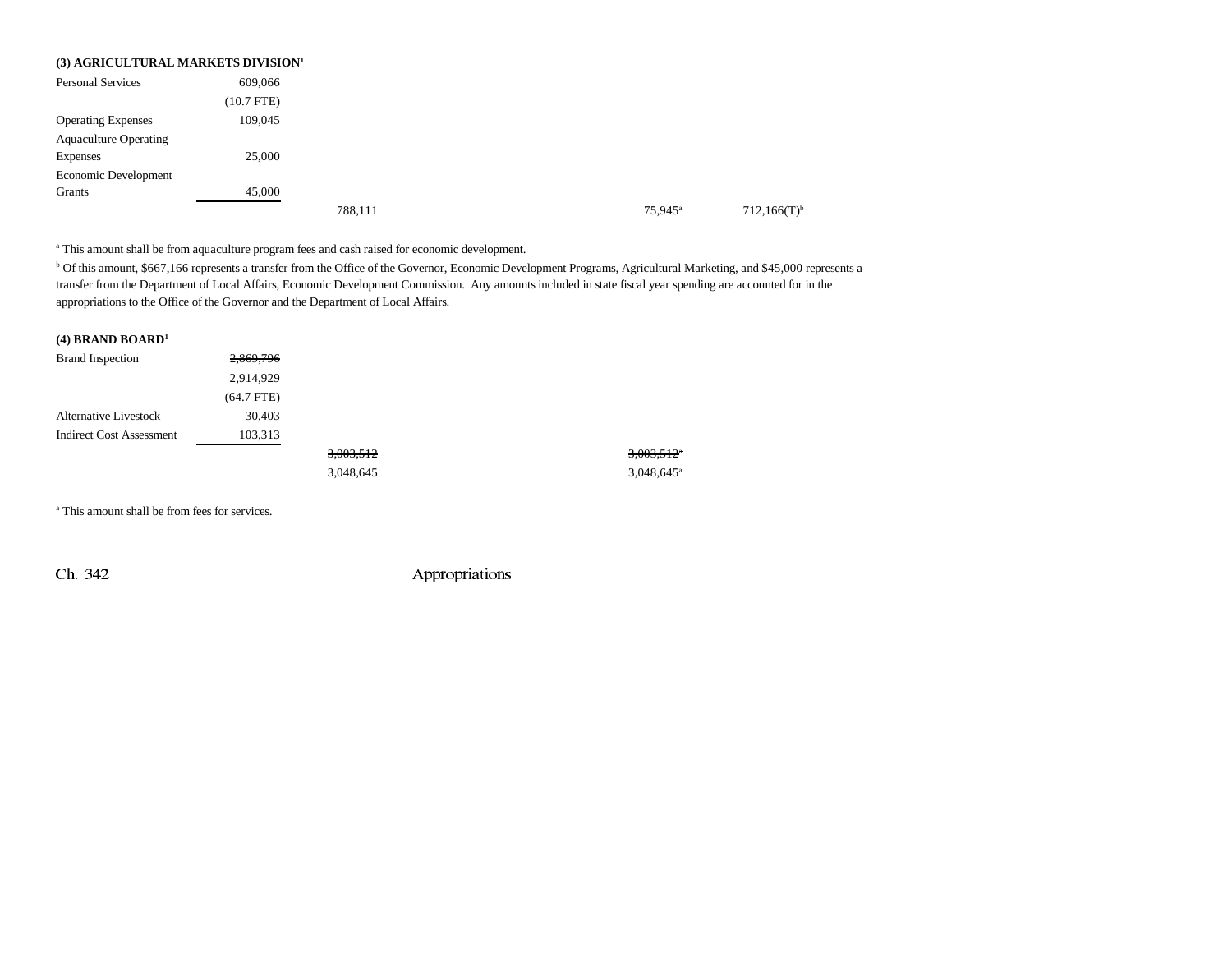|                                    |                           |              |                               |                                                | APPROPRIATION FROM          |                                              |                         |
|------------------------------------|---------------------------|--------------|-------------------------------|------------------------------------------------|-----------------------------|----------------------------------------------|-------------------------|
|                                    | ITEM &<br><b>SUBTOTAL</b> | <b>TOTAL</b> | <b>GENERAL</b><br><b>FUND</b> | <b>GENERAL</b><br><b>FUND</b><br><b>EXEMPT</b> | <b>CASH</b><br><b>FUNDS</b> | <b>CASH</b><br><b>FUNDS</b><br><b>EXEMPT</b> | FEDERAL<br><b>FUNDS</b> |
|                                    | \$                        | S            | \$                            | \$                                             | \$                          | \$                                           | \$                      |
|                                    |                           |              |                               |                                                |                             |                                              |                         |
| $(5)$ SPECIAL PURPOSE <sup>1</sup> |                           |              |                               |                                                |                             |                                              |                         |
| Wine Promotion Board               | 295,860                   |              |                               |                                                |                             |                                              |                         |
|                                    | $(1.0$ FTE)               |              |                               |                                                |                             |                                              |                         |
| Vaccine and Service Fund           | 51,061                    |              |                               |                                                |                             |                                              |                         |
| <b>Brand Estray Fund</b>           | 94,050                    |              |                               |                                                |                             |                                              |                         |
| <b>Indirect Cost Assessment</b>    | 7,184                     |              |                               |                                                |                             |                                              |                         |
|                                    |                           |              | 448,155                       |                                                |                             | $413,505^{\rm a}$                            | $34,650^{\rm b}$        |

a Of this amount, \$303,044 shall be from the Colorado Wine Industry Development Fund pursuant to Section 35-29.5-105, C.R.S., \$59,400 shall be from the Brand Estray Fund pursuant to Section 35-41-102, C.R.S., and \$51,061 shall be from the Veterinary Vaccine and Service Fund pursuant to Section 35-50-146, C.R.S. For purposes of complying with the limitation on state fiscal year spending imposed by Article X, Section 20 of the State Constitution, \$346,921 of these moneys are included for informational purposes as they are continuously appropriated by a permanent statute or constitutional provision. <sup>b</sup> This amount shall be available from reserves in the Brand Estray Fund, pursuant to Section 35-53-110, C.R.S.

|  | (6) COLORADO STATE FAIR <sup>1,4</sup> |
|--|----------------------------------------|
|--|----------------------------------------|

| Program Costs | 8.052.380            | $8,052,380$ <sup>a</sup> |
|---------------|----------------------|--------------------------|
|               | $(26.9 \text{ FTE})$ |                          |

a This amount shall be from fees collected by the Colorado State Fair.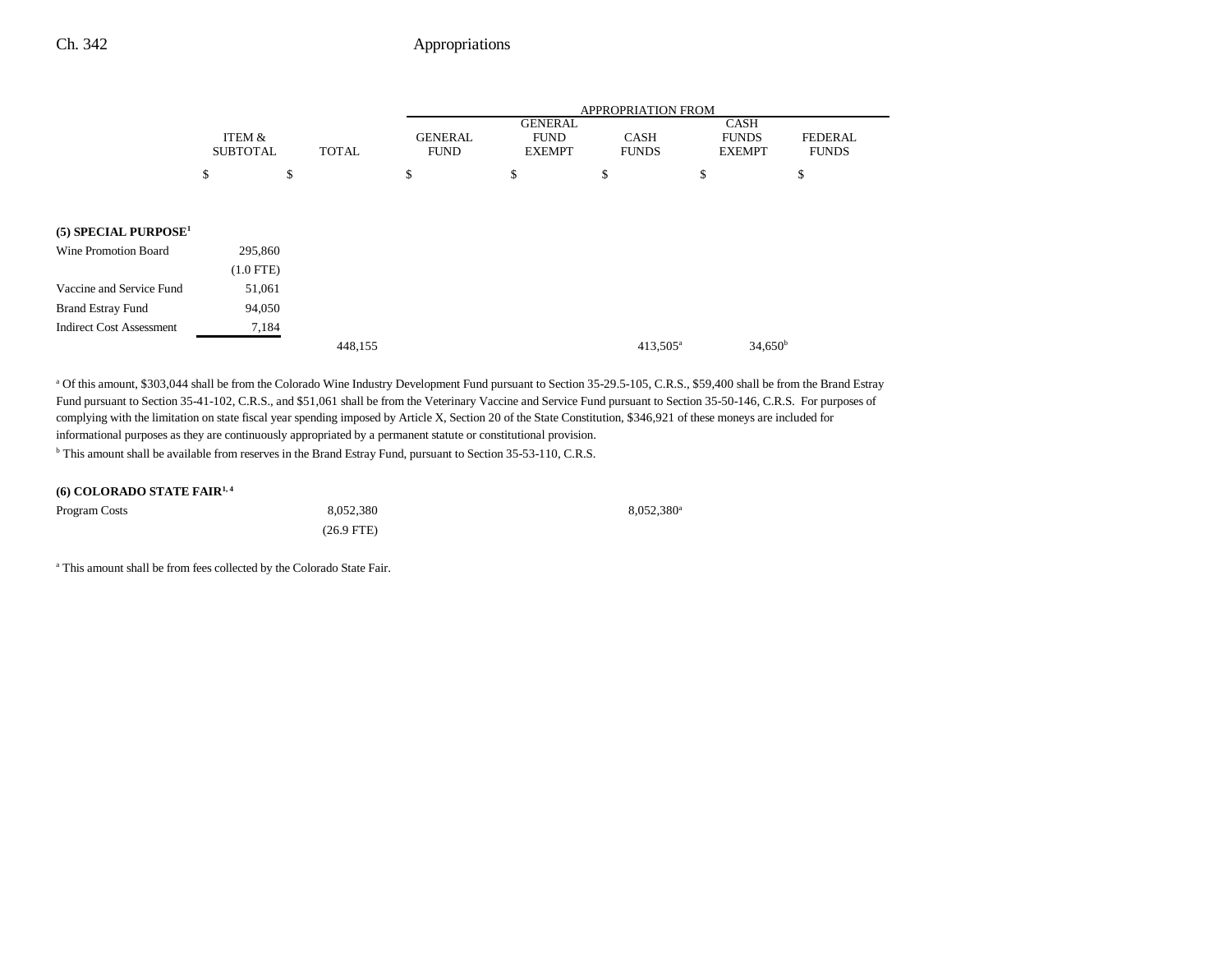| $(10)(7)$ SOIL CONSERVATION BOARD |             |           |         |                    |                 |         |
|-----------------------------------|-------------|-----------|---------|--------------------|-----------------|---------|
| <b>Personal Services</b>          | 338,024     |           | 325,077 |                    | $12,947(T)^{a}$ |         |
|                                   | $(6.0$ FTE) |           |         |                    |                 |         |
| <b>Operating Expenses</b>         | 34,549      |           | 33,836  |                    | $713(T)^{a}$    |         |
|                                   | 35,256      |           | 34,543  |                    |                 |         |
| Distributions to Soil             |             |           |         |                    |                 |         |
| <b>Conservation Districts</b>     | 391,714     |           | 391,714 |                    |                 |         |
| Assistance to Local               |             |           |         |                    |                 |         |
| Government                        | 31,146      |           | 31,146  |                    |                 |         |
| Matching Grants to                |             |           |         |                    |                 |         |
| Districts <sup>179</sup>          | 500,000     |           | 500,000 |                    |                 |         |
| Irrigation/Conservation           |             |           |         |                    |                 |         |
| Program                           | 124,111     |           | 44,775  | $79,336^b$         |                 |         |
|                                   | $(3.0$ FTE) |           |         |                    |                 |         |
| Soil Surveys                      | 75,000      |           | 75,000  |                    |                 |         |
| Fountain Creek Project            | 96,000      |           | 96,000  |                    |                 |         |
| <b>Salinity Control Grants</b>    | 600,000     |           |         |                    |                 | 600,000 |
| <b>Indirect Cost Assessment</b>   | 2,293       |           |         | 1,949 <sup>b</sup> | $344(T)^{a}$    |         |
| [formerly Part XIV (10)]          |             |           |         |                    |                 |         |
|                                   |             | 2,192,837 |         |                    |                 |         |
|                                   |             | 2,193,544 |         |                    |                 |         |

<sup>a</sup> These funds shall be from the Department of Transportation and other state agencies for the Living Snow Fence Program.

**b** These funds shall be from fees charged by well pump testing associations.

**TOTALS PART I**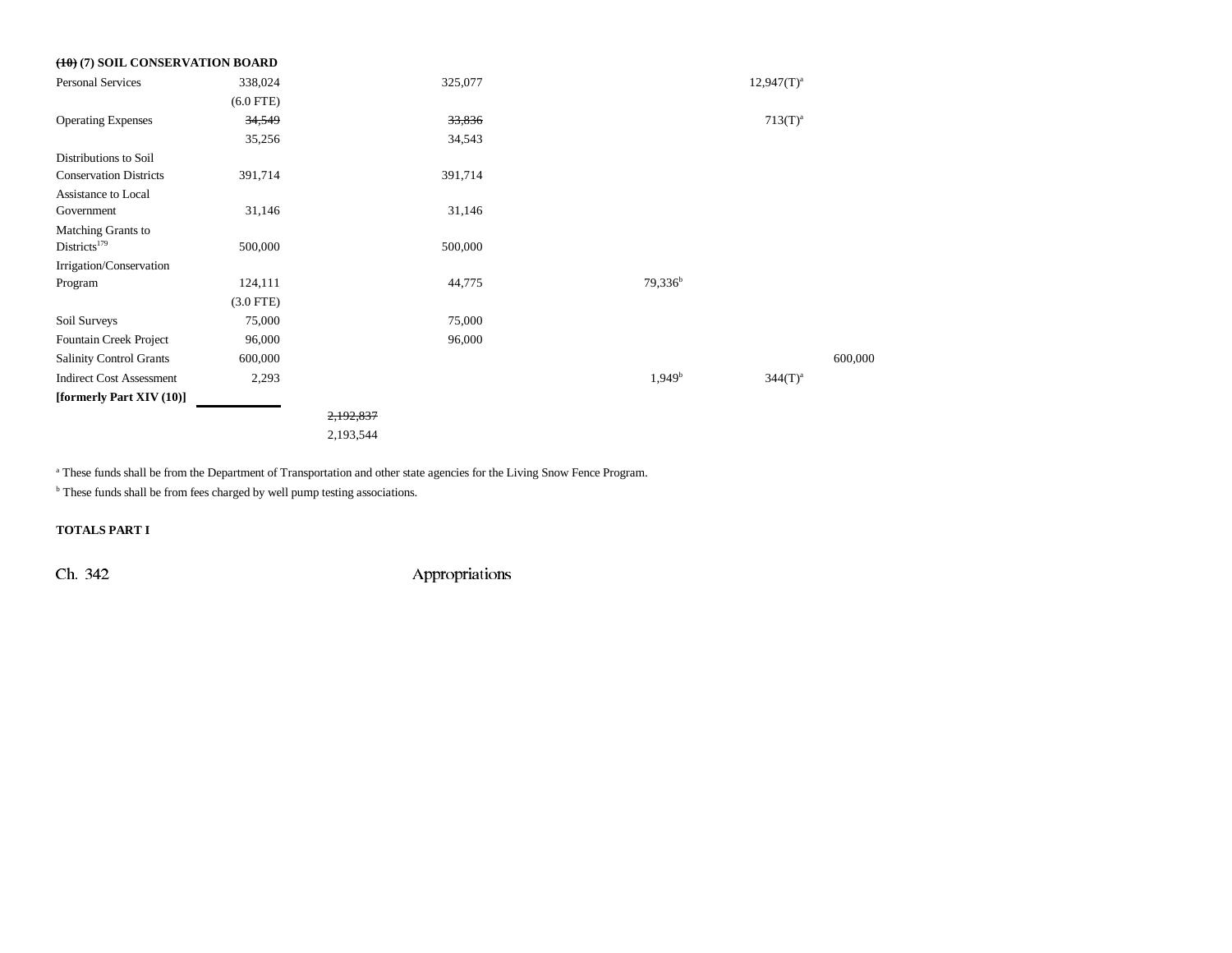|                               |                           |                  |                               | <b>APPROPRIATION FROM</b>               |                             |                                              |                                |  |  |
|-------------------------------|---------------------------|------------------|-------------------------------|-----------------------------------------|-----------------------------|----------------------------------------------|--------------------------------|--|--|
|                               | ITEM &<br><b>SUBTOTAL</b> | <b>TOTAL</b>     | <b>GENERAL</b><br><b>FUND</b> | GENERAL<br><b>FUND</b><br><b>EXEMPT</b> | <b>CASH</b><br><b>FUNDS</b> | <b>CASH</b><br><b>FUNDS</b><br><b>EXEMPT</b> | <b>FEDERAL</b><br><b>FUNDS</b> |  |  |
|                               | ъ                         | $\triangle$<br>Ф | \$                            | ch<br>Ф                                 | $\triangle$<br>Φ            |                                              | \$                             |  |  |
| (AGRICULTURE) <sup>5, 6</sup> |                           | \$27,698,897     | \$8,497,504                   |                                         | \$17,213,703                | \$1,489,292*                                 | \$1,098,398                    |  |  |
|                               |                           | \$29,942,855     | \$10,005,499                  |                                         | \$17,340,839                | $$1,498,119^a$                               |                                |  |  |

a Of this amount, \$1,100,577 contains a (T) notation.

**FOOTNOTES** -- The following statements are referenced to the numbered footnotes throughout section 2.

- 1Department of Agriculture, All Divisions -- The Department is requested to submit to the Joint Budget Committee by November 1, 2000, a breakdown of reverted FTE and related moneys by position and fund source for all divisions for the actual years provided in its FY 2001-02 budget submission. Any discrepancies between such a reconciliation and actual FTE reversions should be clearly noted.
- 2 Department of Agriculture, Agricultural Services Division; Department of Higher Education, State Board of Agriculture; Department of Natural Resources, State Board of Land Commissioners, State Trust Land Evaluations; Parks and Outdoor Recreation; and Division of Wildlife; and Department of Transportation, Construction, Maintenance, and Operations -- Pursuant to Executive Order D00699 issued July 19, 1999, and requirements of Sections 35-5.5-104, 35-5.5-110, and 35-5.5-112, C.R.S., the Departments of Agriculture, Higher Education, Natural Resources, and Transportation are requested to coordinate noxious weed control measures. Each department's designated noxious weed coordinator is requested to collaborate with the state weed coordinator at the Department of Agriculture to prepare a report, to be submitted to the Joint Budget Committee on or before November 1, 2000. The report should identify weed management needs of each applicable program within each respective department; include each department's integrated weed management plan; identify all appropriated funding, staff resources, and programs or procedures undertaken to address noxious weed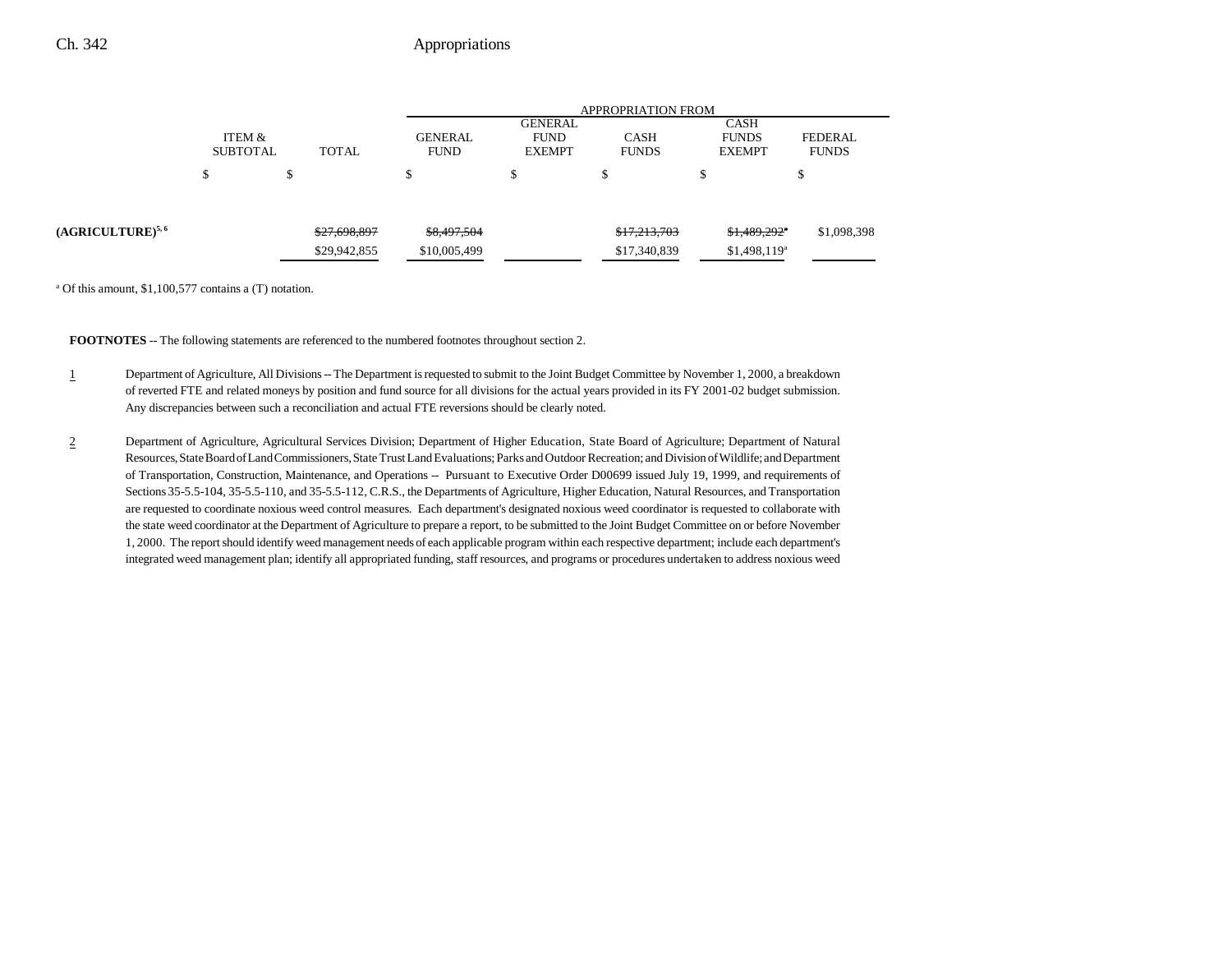control for FY 2000-01; identify all applicable federal, state, and local partners in managing noxious weeds; and identify programs or procedures previously accomplished. In order to ensure resources are being prioritized and implemented effectively, and to avoid duplication of effort, departments are also requested to consult with the state weed coordinator on any funding changes requested for FY 2001-02, prior to submission to the Governor's Office of State Planning and Budgeting.

- 3 Department of Agriculture, Agricultural Services Division, Noxious Weed Management Grant Program -- The State Weed Coordinator is requested to provide to the Joint Budget Committee by November 1, 2000, a list of all noxious weed management projects approved and funded under the Noxious Weed Management Grant Program line item. Such a list should include the name of each project, the amount requested, the amount of any grants provided, and the overall score for each project as assigned by the evaluation committee.
- 4 Department of Agriculture, Colorado State Fair -- The Colorado State Fair and the Department of Agriculture is requested to submit a Schedule 3 and other standard budget reporting schedules to the Joint Budget Committee by November 1, 2000, which provide line item and object code detail on number of FTE, personnel classifications and salaries, and operating expenses for actual, estimate, and request years. POTS calculations should also be provided with these schedules.
- 5 (Governor lined through this provision. See L. 2000, p. 2752.)
- 6 All Departments, Totals -- The General Assembly requests that copies of all reports requested in other footnotes contained in this act be delivered to the Joint Budget Committee and the majority and minority leadership in each house of the General Assembly. Each principal department of the state shall produce its rules in an electronic format that is suitable for public access through electronic means. Such rules in such format shall be submitted to the Office of Legislative Legal Services for publishing on the Internet. It is the intent of the General Assembly that this be done within existing resources.
- 179 Department of Natural Resources, Soil Conservation Board, Matching Grants to Districts -- It is the intent of the General Assembly that all funds distributed from the Matching Grants to Districts line item be matched with at least one dollar of federal, local, or private funds for each dollar of state funds received under this program.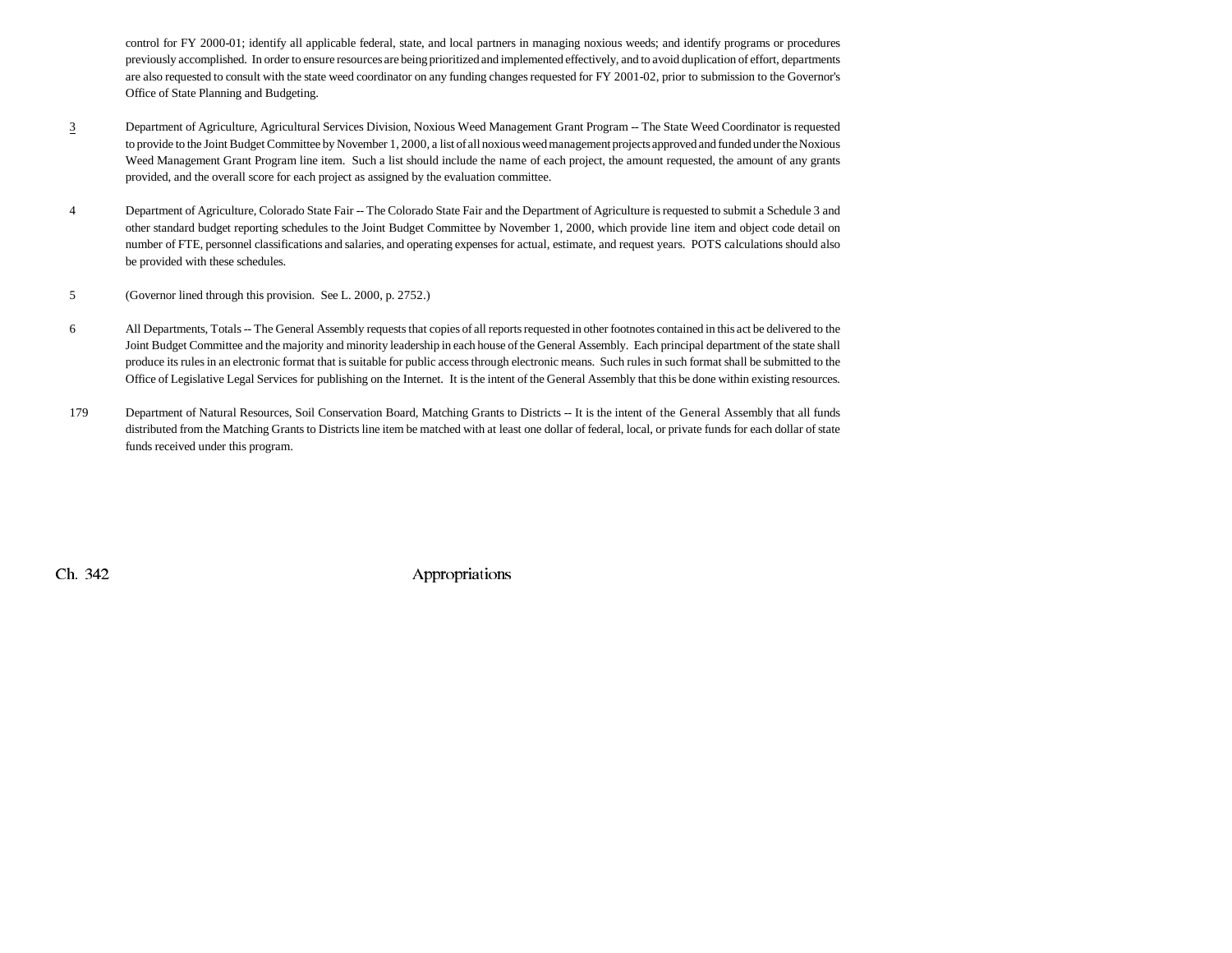|                 |       |                | APPROPRIATION FROM |              |               |                |  |  |  |
|-----------------|-------|----------------|--------------------|--------------|---------------|----------------|--|--|--|
|                 |       |                | <b>GENERAL</b>     |              | CASH          |                |  |  |  |
| ITEM &          |       | <b>GENERAL</b> | <b>FUND</b>        | CASH         | <b>FUNDS</b>  | <b>FEDERAL</b> |  |  |  |
| <b>SUBTOTAL</b> | TOTAL | <b>FUND</b>    | <b>EXEMPT</b>      | <b>FUNDS</b> | <b>EXEMPT</b> | <b>FUNDS</b>   |  |  |  |
|                 |       |                |                    |              |               |                |  |  |  |

**SECTION 2.** Part I (4) and the affected totals of section 2 of chapter 364, Session Laws of Colorado 1999, as amended by section 1 of chapter 392, Session Laws of Colorado 2000, are amended to read:

# Section 2. **Appropriation.**

#### **PART I DEPARTMENT OF AGRICULTURE**

| (4) BRAND BOARD                 |              |           |                          |
|---------------------------------|--------------|-----------|--------------------------|
| <b>Brand Inspection</b>         | 2,807,257    |           |                          |
|                                 | 2,844,715    |           |                          |
|                                 | $(64.7$ FTE) |           |                          |
| Hardware/Software Migration     | 50,000       |           |                          |
| <b>Alternative Livestock</b>    | 30,403       |           |                          |
| <b>Indirect Cost Assessment</b> | 101,060      |           |                          |
|                                 |              | 2,988,720 | $2,988,720$ <sup>*</sup> |
|                                 |              | 3,026,178 | $3,026,178$ <sup>a</sup> |

a This amount shall be from fees for services.